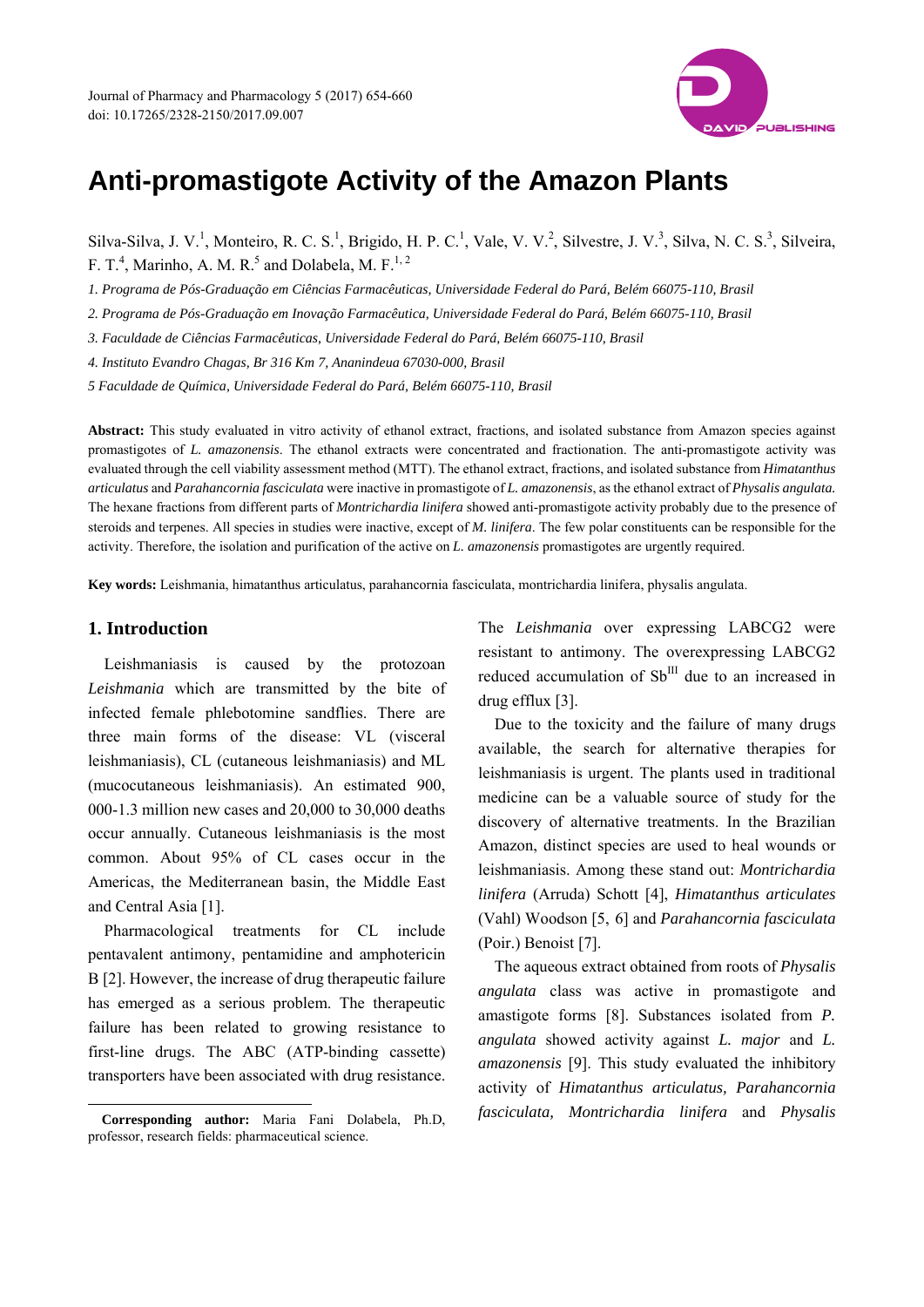*angulata* on the growth of promastigotes of *Leishmania amazonensis.*

# **2. Methods**

### *2.1 Plant Material*

Plants were collected at State of Pará, Brazil (Table 1). These were identified and voucher specimens were deposited in the herbarium "João Murça Pires" of the Museu Paraense Emílio Goeldi (MG).

# *2.2 Obtaining and Fractionation of Extracts*

Plants were dried at room temperature for seven days and the material was powdered. The ethanol extracts were prepared by maceration, and concentrated in a rotary evaporator. The extracts were fractioned by extraction under reflux or column chromatographic, to obtain fractions of different polarities (hexane, dichloromethane, ethyl acetate and methanol). The hexane fraction of the different parts of *M. linifera* was fractionated by extraction under reflux and the methanol fraction of stem bark of *H. articulatus* was fractionated by chromatography column. The pure compounds were identified by NMR (nuclear magnetic resonance).

 ${}^{1}$ H-NMR and  ${}^{13}$ C-NMR were obtained in equipment Bruker Avance DPX 200, at 25 °C. The NMR used deuterated methanol (Merck, Germany) solvent to solubilize the samples.

Plumeride:  $NMR<sup>1</sup>H-5.3(d), 7.5(d), 3.9(m), 6.5(dd),$ 5.5(dd), 4.5(dd), 7.4(d), 1.4(d), 3.7(s), 4.7(d); NMR  ${}^{13}C-94.1$  (C1), 152.4(C3), 111.0(C4), 40.3(C5), 141.3(C6), 129.9(C7), 97.8(C8), 50.5(C9), 150.2(C10),

138.6(C11), 172.7(C12), 63.4(C13), 22.4(C14), 168.4(C15), 52.9(C16), 100.0(C1'), 74.6(C2'), 77.4(C3'), 71.2(C4'), 77.7(C5') and 62.5(C6').

Lupeol: NMR  $^{1}H-3.15(dd)$ , 2.37(dt), 4.61 and 4.5(d); NMR<sup>13</sup>C-38.7 (C1), 27.4(C2), 79.0(C3), 38.8(C4), 55.3(C5), 18.35(C6), 34.3(C7), 40.9(C8), 50.4(C9), 37.2(C10), 20.9(C11), 25.2(C12), 38.1(C13), 42.8(C14), 27.5(C15), 35.6(C16), 43.0(C17), 48.0(C18), 48.3(C19), 150.99(C20), 29.9(C21),40.04(C22), 28.01(C23), 15.38(C24), 16.1(C25), 16.0 (C26), 14.6(C27), 109.34(C29) and 19.3(C30).

#### *2.3 Phytochemical Screeenig*

The extracts subjected to phytochemical screening were used for major secondary metabolites identification by Wagner et al. [10] methodology.

# *2.4 Antipromastigotes Activity of Leishmania Amazonensis*

*Leishmania (L.) amazonensis* strains isolated from mucocutaneous leishmaniasis (ML, MHOM/BR/2009/M26361) were obtained from the Instituto Evandro Chagas, Ananindeua, Brazil.

The promastigotes were obtained after primary isolation on NNN blood slopes. The strains were sub-cultured, and adapted to RPMI. The MCL were cultivated at 26 ºC in RPMI 1,640 medium supplemented with 10% heat-inactivated fetal bovine serum (Gibco, Grand Island, NY, USA), penicillin  $(100 \text{ U/mL})$  and streptomycin  $(100 \text{ µg/mL})$  [11].

Culture of promastigote forms in logarithm phase was adjusted to  $5 \times 10^6$  parasites/100 µL. The susceptibility

**Table 1 Collection site and number of voucher specimen of the species included in the work.** 

| Species                   | Collection site                                                                     | Number of voucher specimen |  |  |
|---------------------------|-------------------------------------------------------------------------------------|----------------------------|--|--|
| Himatanthus articulatus   | Terra do Meio, Pará State, Brazil<br>S 41°10'86"; W 41°53'51.6"                     | MG 206619                  |  |  |
| Parahancornia fasciculata | Moju, Pará State, Brazil<br>S 02°10'52.2"; W 048°47'43.9"                           | MG 20270                   |  |  |
| Montrichardia linifera    | Right bank of Rio Guamá, Belém, Pará State, Brazil<br>S 01°28'41.3"; W 48°47'29.0"  | MG 188906                  |  |  |
| Physalis angulata         | Universidade Federal do Pará, Belém, Pará State, Brazil<br>S 1° 28'17"; W 48°26'54" | MG 203914                  |  |  |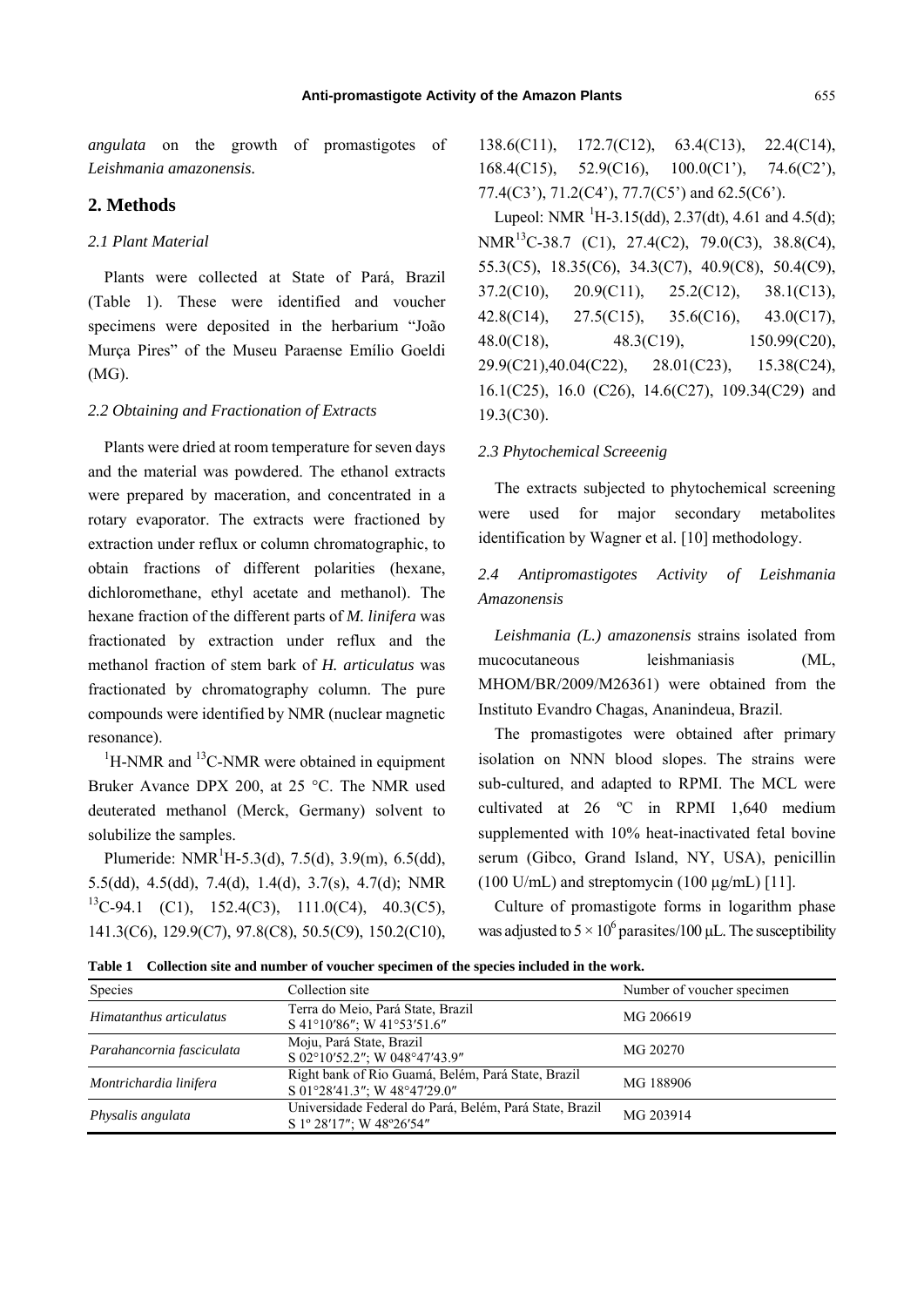test was performed in 96-well plates. The extracts were tested in triplicate in a concentration gradient (200 to 3.125 μg/mL). The negative control contained only parasites and the incubation medium, and the positive control was made with amphotericin B (25-0.3906 μg/mL). After 24 hours of incubation at 26 ºC, it was addicted 10  $\mu$ L of tetrazolium salt (5 mg/mL), and the parasites were quantified in enzyme-linked immunosorbent-assay plate reader. The  $IC_{50}$  was determined by linear regression (Graph Pad Prism version 5.04). The results were classified as:  $IC_{50} \le 100$  $\mu$ g/mL was considered active, IC<sub>50</sub> between 101 and 200 μg/mL was considered moderate active, and IC<sub>50</sub>  $\geq$ 200 μg/mL were considered to be inactive [11].

#### **3. Results**

#### *3.1 Phytochemicals Studies*

The methanol fraction was obtained by fractionation of ethanol extract from H. articulatus, and the plumeride (Fig. 1) was isolated from this fraction with the NMR results consistent with the literature data [12]. The ethanol extract from *P. fasciculata* was subjected to a reflux system, and the extract was separated into four increasingly polar fractions. The lupeol (Fig. 1) was extracted from the ethanol extract of *P. fasciculata* by fractionation in chromatographic column*.*

The *P. angulata* and *M. linifera* extracts were submitted preliminary to phytochemical analysis. *P. angulata* extracts probably contain phenols and tannins, steroids and triterpenes, coumarins, and alkaloids. The extract of *M. linifera* probably contains alkaloids, coumarins, steroids and triterpenes, flavonic heterosides, phenols and tannins, and saponinas (Table 2).

#### *3.2 Anti-promastigote Activity*

The ethanol extract of *H. articulatus* did not show activity against promastigotes of *L. amazonensis*. Fractionation did not contribute to anti-promastigote activity. Similarly, ethanol extract of *P. fasciculata* was inactive and fractionation did not interfere in the activity. The *P. angulata* extracts were not active in promastiogote (Table 3).

The extracts obtained from different parts of *M. linifera* were inactive. However, fractionation of these extracts resulted in active hexane fractions (Table 3). These fractions should contain steroids and terpenes.



**Fig. 1 Chemical structure of compouds plumeride (A) and lupeol (B).**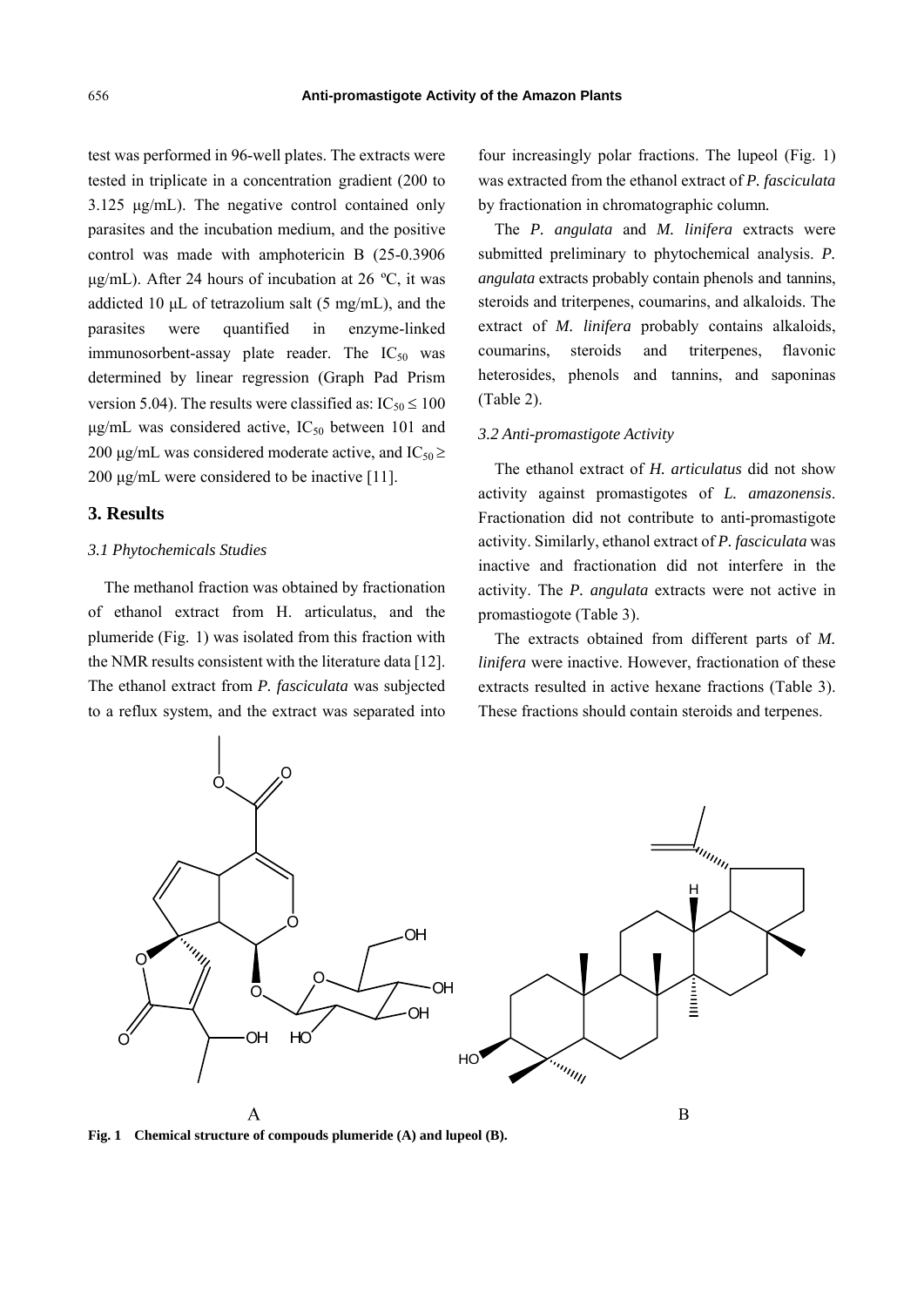#### **Anti-promastigote Activity of the Amazon Plants**

| Metabolites               | Н.<br>articulatus  | Р.<br>fasciculata  | Р.<br>angulata     | M. linifera                |                            |                              |                              |                              |                              |
|---------------------------|--------------------|--------------------|--------------------|----------------------------|----------------------------|------------------------------|------------------------------|------------------------------|------------------------------|
|                           | Ethanol<br>extract | Ethanol<br>extract | Ethanol<br>extract | Ethanol<br>Extract<br>stem | Hexane<br>Fraction<br>stem | Ethanol<br>Extract<br>leaves | Hexane<br>Fraction<br>leaves | Ethanol<br>Extract<br>sheath | Hexane<br>Fraction<br>sheath |
| Alkaloids                 | $^{+}$             |                    | $^{+}$             | $\overline{\phantom{0}}$   |                            | $\overline{\phantom{0}}$     |                              |                              |                              |
| Anthraquinone             |                    |                    |                    | U                          | U                          | U                            | U                            | U                            | U                            |
| Coumarins                 |                    |                    | $^+$               | $\overline{\phantom{0}}$   |                            |                              |                              |                              |                              |
| Sterols and Triterpenes + |                    |                    | $^+$               |                            | $^+$                       | $\overline{\phantom{0}}$     | $^{+}$                       |                              |                              |
| Phenols and Tanines       | $+$                |                    | $^+$               | $\pm$                      |                            | $^{+}$                       |                              | $^+$                         |                              |
| Flavonoids                |                    |                    |                    |                            |                            |                              |                              | $^+$                         |                              |

**Table 2 Phytochemical screening of** *Himatanthus articulates, Parahancoria farciculata, Physalis angulata* **and** *Montrichardia linifera***.** 

(-): Test negative; (+): Test positive; U: unrealized.

#### **Table 3 Anti-promastigote activity of plants used in folk medicine Amazon.**

| Species                                  | Extract, fraction or pure substance | $IC_{50} \pm SD$ (µg/mL) | Activity |
|------------------------------------------|-------------------------------------|--------------------------|----------|
|                                          | Ethanol Extract stem bark           | > 200                    | Inactive |
|                                          | -Hexane Fraction                    | > 200                    | Inactive |
| Himatanthus articulatus<br>(Apocynaceae) | -Dichloromethane Fraction           | > 200                    | Inactive |
|                                          | -Ethyl Acetate Fraction             | > 200                    | Inactive |
|                                          | -Methanol Fraction                  | > 200                    | Inactive |
|                                          | -Plumerídeo                         | > 200                    | Inactive |
|                                          | Ethanol Extract stem bark           | > 200                    | Inactive |
|                                          | -Hexane Fraction                    | > 200                    | Inactive |
| Parahancornia fasciculata                | -Dichloromethane Fraction           | > 200                    | Inactive |
| (Apocynaceae)                            | -Ethyl Acetate Fraction             | > 200                    | Inactive |
|                                          | -Methanol Fraction                  | > 200                    | Inactive |
|                                          | -Lupeol                             | > 200                    | Inactive |
|                                          | Ethanol Extract stem                | > 200                    | Inactive |
|                                          | -Hexane Fraction                    | $18.99 \pm 0.014$        | Active   |
|                                          | -Dichloromethane Fraction           | > 200                    | Inactive |
|                                          | -Ethyl Acetate Fraction             | > 200                    | Inactive |
|                                          | -Methanol Fraction                  | > 200                    | Inactive |
|                                          | <b>Ethanol Extract leaves</b>       | > 200                    | Inactive |
|                                          | -Hexane Fraction                    | $13.47 \pm 0.024$        | Active   |
| Montrichardia linifera<br>(Araceae)      | -Dichloromethane Fraction           | > 200                    | Inactive |
|                                          | -Ethyl Acetate Fraction             | > 200                    | Inactive |
|                                          | - Methanol Fraction                 | > 200                    | Inactive |
|                                          | Ethanol Extract sheath              | > 200                    | Inactive |
|                                          | - Hexane Fraction                   | $100.9 \pm 0.006$        | Active   |
|                                          | -Dichloromethane Fraction           | > 200                    | Inactive |
|                                          | -Ethyl Acetate Fraction             | > 200                    | Inactive |
|                                          | -Methanol Fraction                  | > 200                    | Inactive |
|                                          | <b>Ethanol Extract Root</b>         | > 200                    | Inactive |
| Physalis angulata                        | <b>Ethanol Extract Stem</b>         | > 200                    | Inactive |
| (Solanaceae)                             | <b>Ethanol Extract Leaves</b>       | > 200                    | Inactive |

# **4. Discussion**

Species of Apocynaceae family in general are rich in alkaloids [13]. Various alkaloids presented anti-leishmanial activity [14-16]. In the present study we selected two species of this family, but any alkaloid was detected or isolated. The absence of alkaloids may

explain the lack of activity anti-promastigote of *H. articulatus* and *P. fasciculata* (Table 3).

*H. articulatus* showed inactive against promastigotes of *L. amazonensis*; however, in another study, the extract of this species was active in *L. amazonensis*. This activity was attributed to plumericine and isoplumericine [17] which are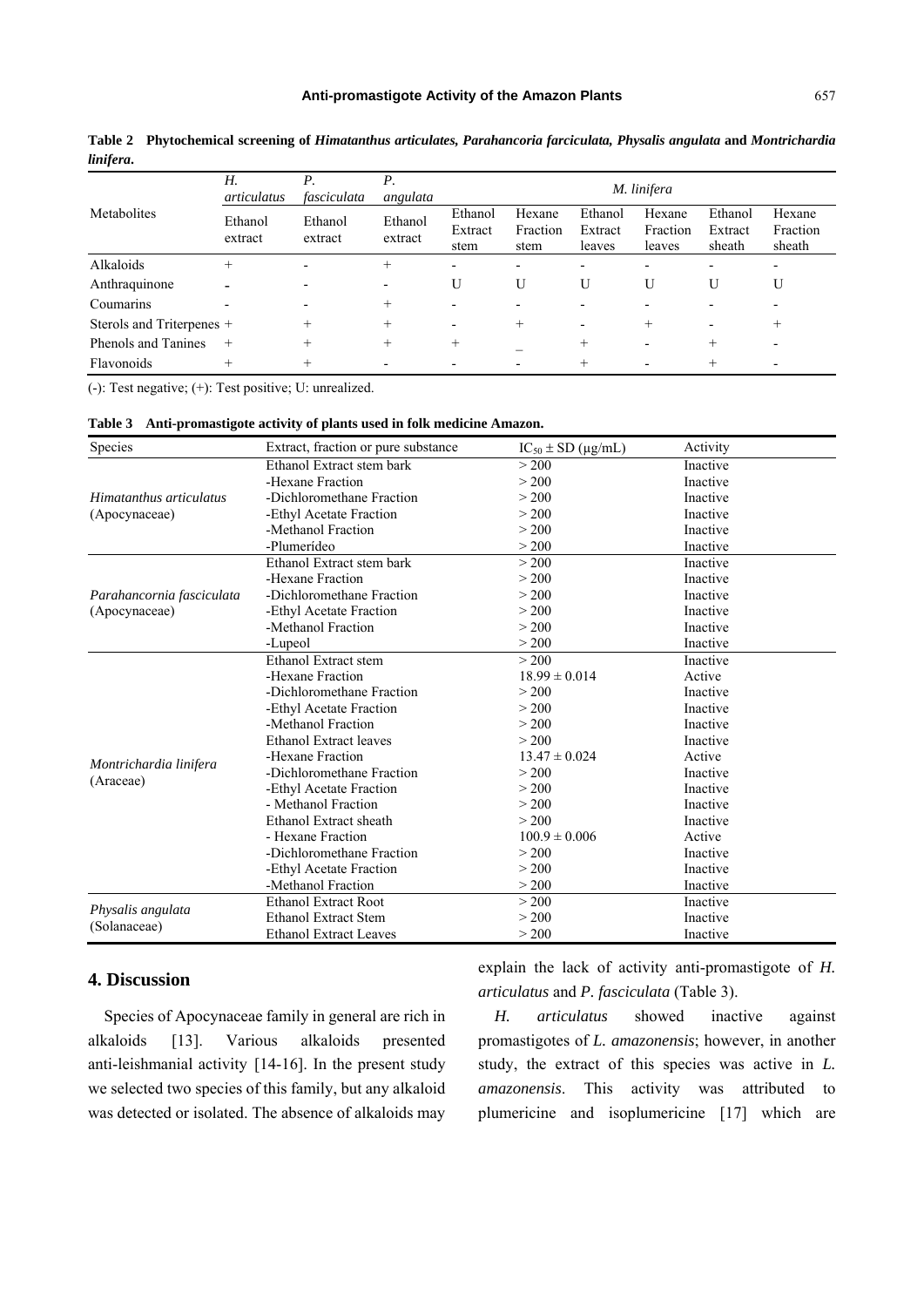compounds with nonpolar and hydrophobic character, crossing easily plasma membrane of the parasite [18]. The inactivity of *H. articulatus* extract and its fractions in promastigote may be related to the major iridoid plumeride<sup>[12]</sup>. The plumeride contains five OH groups which makes very polar difficult to pass through the membrane parasite.[18]

From another Apocynaceae, *P. fasciculata*, was isolated lupeol and obtained rich esters of lupeol fraction [8]. *Parahancornia amapa* (Huber) Ducke was isolated friedelin, lupeol, β-amyrin, α-amyrin and their acetyl derivatives, four 3b-*O*-acyl lupeol, two 3b-O-3'-hydroxiacyl lupeol and two 3b-O-3',5'-dihydroxyacyl lupeol in the bark and latex [19].

The ethanol extract of *P. fasciculata*, fractions and lupeol were inactive in promastigote (Table 3). Another study evaluated the anti-amastigote activity in *L. amazonensis* of lupeol, being observed significant inhibitory activity in 500 µg/mL [20]. These results suggest that lupeol and plants rich in lupeol are not promising as anti-leishmanial.

Ethanol extracts obtained from *M. linifera* were inactive in promastigotes as well. However, the fractionation resulted in active hexane fractions. Preliminary phytochemicals studies suggest that this activity may be related to steroids and triterpenes. There are few studies of phytochemicals from this species. A previous study found steroids in the hexane extract from leaves, [21] triterpenes and steroids in the ethanolic extract from leaves and stem [22, 23] and isolated *p*-hydroxybenzaldehyde [24]. This compound was shown to be active in *Plasmodium falciparum*  [25-27] and perhaps has anti-leishmanial activity. The inhibiting activity of triterpenoids isolated is described for promastigotes [28, 29] and intracellular amastigotes of *Leishmania amazonensis* [28].Terpenes are lipophilic hydrocarbon and this lipophilicity facilitates their penetration into the lipid bilayer of cell membranes that eventually leads to cell death, even in the case of promastigote forms of some *Leishmania*

species [29, 30].

The anti-leishmanial activity of nerodiol, a sequiterpene, was evaluated against promastigote of *L. amazonensis*, *L. braziliensis* and *L. chagasi* and amastigote *L. amazonensis*. The nerodiol inhibited the growth of promastigote of *L. amazonensis*, *L braziliensis* and *L. chagasi* ( $IC_{50} = 85$ , 74 and 75  $\mu$ M, respectively). The growth of amastigote *L. amazonensis* was inhibited (IC<sub>50</sub> = 67  $\mu$ M) [31]. The anti-leishmanial activity of hexane fractions from *M. linifera* may be related to sequiterpenes and other terpenes (Table 2 and Table 3).

*Physalis angulata* was isolated physalins [32], a alkaloid, phygrine [33] a flavonol glycoside, myricetin 3-*O*-neohesperidoside [34]. Physalins B and F were able to reduce the percentage of *Leishmania*-infected macrophages and the intracellular parasite number. The topical treatment with physalin F reduced the lesion size, the parasite load and histopathological alterations in BALB/c mice infected with *L. amazonensis* [9]. In this study, perhaps the content of the active substances in the extracts is low. In this case, the fractionation may contribute to antileishmanial activity. Another possibility is the selectivity of the substance, i.e., being active only for the amastigote form.

# **5. Conclusions**

Although different species used for treating wounds, these species have different chemical characteristics. *H. articulatus* has iridoids, *P. fasciculata* has lupeol, *M. linifera* has steroids and terpenes, and *P. angulata* has phenols and tannins, steroids and triterpenes, azulenes, coumarins and alkaloids. Only *M. linifera* showed promise, and it seems the responsible for the activity has nonpolar characteristics. Therefore, the isolation and purification of the active on L. amazonensis promastigotes may be tools in further studies for the development of novel antileishmanial drugs.

#### **References**

| $[1]$ | WHO. | 2016. | Leishmaniasis. | Accessed. |
|-------|------|-------|----------------|-----------|
|-------|------|-------|----------------|-----------|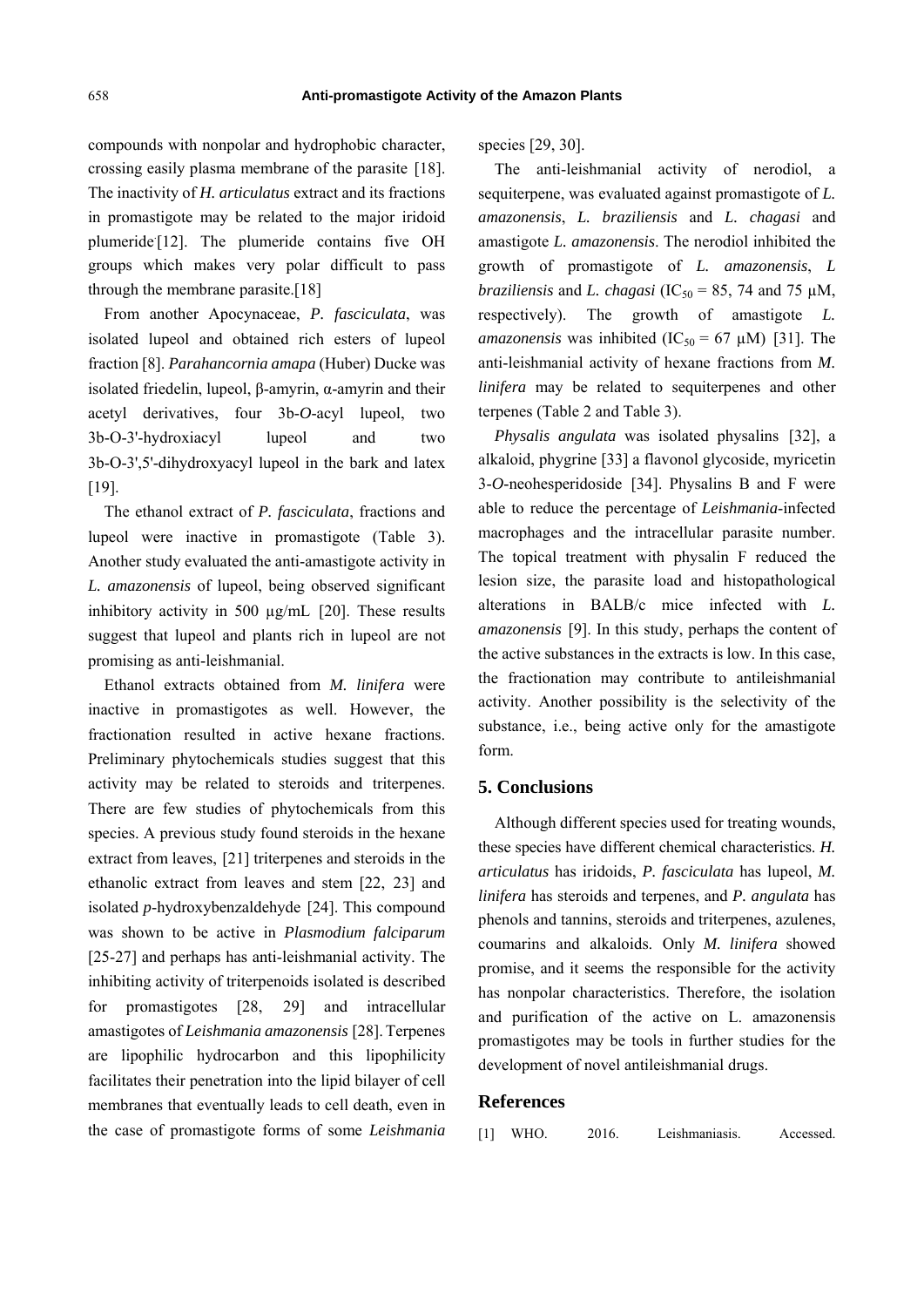http://www.who.int/mediacentre/factsheets/fs375/en/.

- [2] Khraiwesh, M., et al. 2016. "Antileishmanial Activity of Compounds Derived from the Medicines for Malaria Venture Open Access Box against Intracellular *Leishmania Major* Amastigotes." *The American Journal of Tropical Medicine and Hygiene* 94 (2): 340-7.
- [3] Perea, A., et al. 2016. "The LABCG2 Transporter from the Protozoan Parasite *Leishmania* Is Involved in Antimony Resistance." *Antimicrobial Agents and Chemotherapy* 60 (6): 3489-96.
- [4] Breitbach, U. B., et al. 2013. "Amazonian Brazilian Medicinal Plants Described by C. F. P. Von Martius in the 19th Century." *Journal of Ethnopharmacology* 147 (1): 180-9.
- [5] Mejia, K., and Rengifo, E. 2000. *Medicinal Plants in Common Use in the Peruvian Amazon* (2th ed.). Lima: Tarea Asociación Gráfica Educativa.
- [6] Villegas, L. F., et al. 1997. "Evaluation of the Wound-Healing Activity of Selected Traditional Medicinal Plants from Peru." *Journal of Ethnopharmacology* 55 (3): 193-200.
- [7] Shanley, P., and Medina, G. 2005. *Fruit Trees and Useful Plants in Amazonian Life*. Belém: Cifor/Imazon.
- [8] Silva, A. O. 2013. "Phytochemistry, Acute Oral Toxicity, *in vitro* and *in vivo* Antimalarial Activity from the Trunk Bark of *Parahancornia fasciculata* (Poir.) Benoist (Apocynaceae)." Dissertation (Master's degree). Federal University of Pará, Belém, PA.
- [9] Guimarães, E. T., et al. 2009. "Activity of Physalins Purified from *Physalis angulate* in *in vitro* and *in vivo* Models of Cutaneous Leishmaniasis." *Journal of Antimicrobial Chemotherapy* 64 (1): 84-7.
- [10] Wagner, H., et al. 1984. *Plant Drug Analysis*. Berlin: Springer.
- [11] Mota, E. F., et al. 2015. "Biological Activities of *Croton palanostigma* Klotzsch." *Pharmacognosy Magazine* 11 (43): 601-6.
- [12] Vale, V. V., et al. 2015. "Anti-Malarial Activity and Toxicity Assessment of *Himatanthus Articulatus*, a Plant Used to Treat Malaria in the Brazilian Amazon." *Malaria Journal* 14 (132).
- [13] Pereira, M. M., et. al. 2007. "Indole Alkaloids from Species of the *Aspidosperma* (Apocynaceae) Genus." *Química Nova.* 30 (4): 970-83.
- [14] Muñoz, V., et al. 1994. "Isolation of Bis-Indole Alkaloids with Antileishmanial and Antibacterial Activities from *Peschiera van heurkii* (syn. Tabernaemontana van heurkii)." *Planta Medica* 60 (5): 455-9.
- [15] Tanaka, J. C. et al. 2007. "Antileishmanial Activity of Indole Alkaloids from *Aspidosperma ramiflorum*." *Phytomedicine* 14 (6): 377-80.
- [16] Reina, M. 2012. "Indole Alkaloids from *Geissospermum*

*Reticulatum*." *Journal of Natural Products* 75 (5): 928-34.

- [17] Castillo, D., et al. 2007. "Spirolactone Iridoids Might Be Responsible for the Antileishmanial Activity of a Peruvian Traditional Remedy Made with *Himatanthus sucuuba*  (Apocynaceae)." *Journal of Ethnopharmacology* 112 (2): 410-4.
- [18] Campbell, M. K., and Farrell, S. O. 2007. *Bioquímica Básica* (5th ed.). São Paulo: Thomson Learning.
- [19] Oksuz, S., and Topcu, G. 1987. "Triterpene Fatty Acid Esters and Flavonoids from *Inula britannica*." *Phytochemistry* 26 (11): 3082-4.
- [20] Schinor, E. C., et al. 2007. "Effect of Extracts and Isolated Compounds from *Chresta scapigera* on Viability of *Leishmania amazonensis* and *Trypanosoma cruzi*." *Brazilian Journal of Pharmaceutical Sciences* 43 (2): 295-300.
- [21] Silva, R. N. O. et al. 2011. "Phytochemical Prospection and Antiplasmoidal Activity of the Hexane Extract from *Montrichardia Linifera* (Arruda) Schott." *Cuban Journal of Medicinal Plants* 16 (2): 135-9.
- [22] Costa, E. S. S., et al. 2009. "Pharmacognostics Studies, Phytochemicals, Antiplasmodic Activity and Toxicity in Artemia Salina of Ethanolic Extract from *Montrichardia Linifera* (Arruda) Schott, Araceae Leaves." *Brazilian Journal of Pharmacognosy* 19 (4): 834-8.
- [23] Amarante, C. B., et al. 2011. "Pharmacognostic, Phytochemical and Cytotoxic Study of the Ethanolic Extract and Fractions Obtained from Stem of *Montrichardia Linifera* (Araceae)." *Brazilian Journal of Pharmacy* 92 (2): 60-5.
- [24] Amarante, C. B., et al. 2011. "Phytochemical Study Bioassay-guided by Tests of Toxicity on Artemia Salina and Antiplasmodial Activity from Stem of Aninga (*Montrichardia linifera*)." *Acta Amazonica* 41 (3): 431-4.
- [25] Wright, A. D., et al. 1996. "Antimalarial Activity: The Search for Marine-derived Natural Products with Selective Antimalarial Activity." *Journal of Natural Products* 59 (7): 710-6.
- [26] Topcu, G., et al. 2003. "Brominated Sesquiterpenes from the Alga *Laurencia obtuse.*" *Journal of Natural Products* 66 (11): 1505-8.
- [27] Mendiola-Martínez, J., et al. 2005. "Inhibiting Activity of the *in vitro* Growth of *Plasmodium falciparum* of Extracts from Algae of Genus *Laurencia.*" *Cuban Journal of Tropical Medicine* 57 (3): 192-5.
- [28] Torres-Santos, E. C., et al. 2004. "Antileishmanial Activity of Isolated Triterpenoids from *Pourouma Guianensis*." *Phytomedicine* 11 (2-3): 114-20.
- [29] Rosa, M. S. S., et al. 2003. "Antileishmanial Activity of A Linalool-Rich Essential Oil from *Croton cajucara*." *Antimicrobial Agents and Chemotherapy* 47 (6):